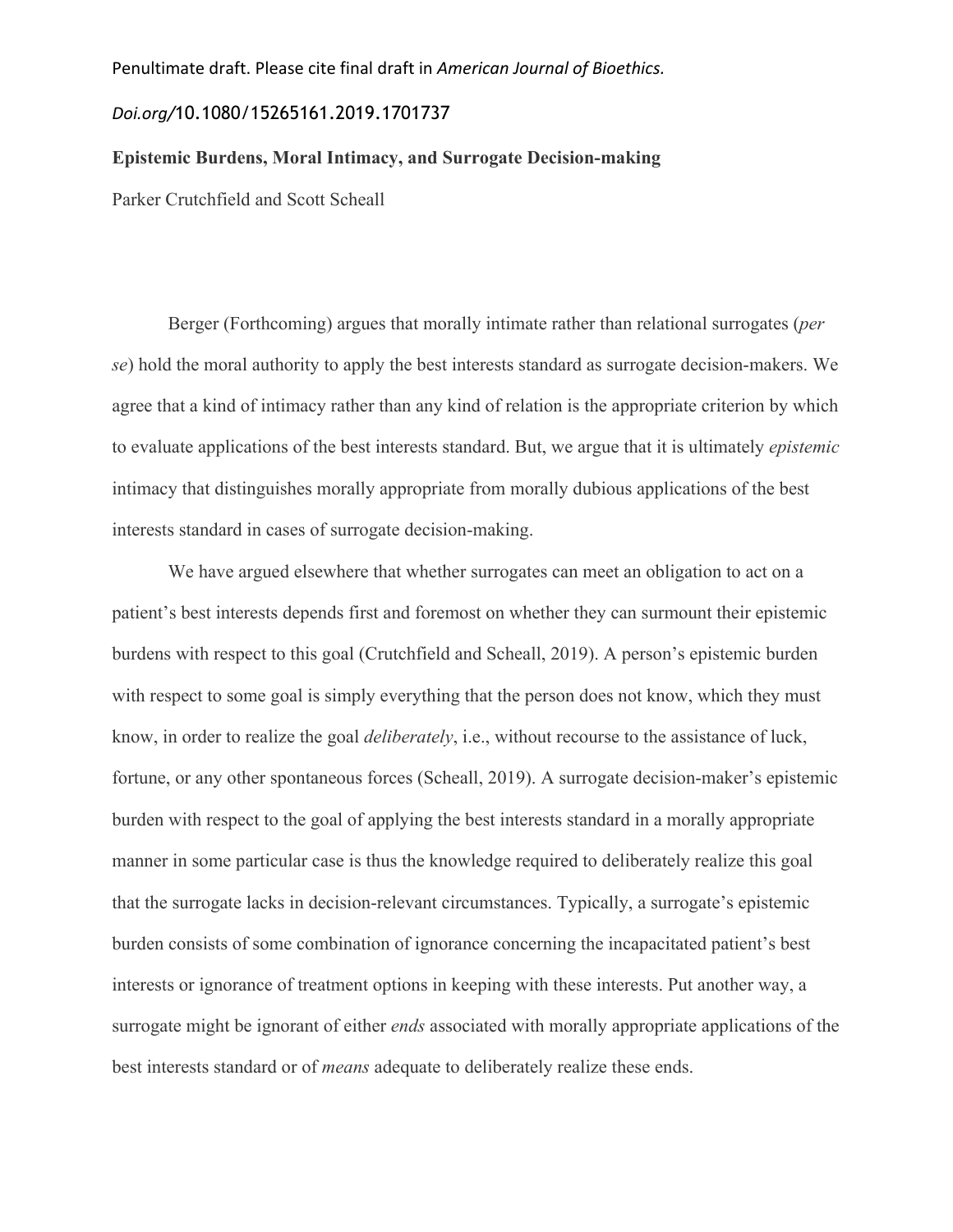### *Doi.org/*10.1080/15265161.2019.1701737

We have also argued that epistemic burdens play an essential role in all human decisionmaking. The epistemic burdens of competing courses of action determine what counts as an option and where options are ranked in a person's initial incentive structure or preference ranking. Courses of action that bear impossibly heavy epistemic burdens rarely, if ever, figure as options in a person's incentive structure. More generally, the heavier the epistemic burden of an option relative to other options, the lower it tends to appear in a person's preference ranking (Scheall and Crutchfield, Manuscript). A decision-maker's options are, in effect, pre-consciously filtered and ranked according to their comparative epistemic burdens in the given decision context. Epistemic burdens are thus unique – and, we argue, logically prior – among considerations that figure in human decision-making.

It is the pre-conscious filtering and ranking of courses of action according to their comparative epistemic burdens that makes cases of surrogate decision-making far more complex than cases of individual decision-making, in which a person decides for herself. In single-person cases, the menu of options from the person chooses has been filtered and ranked for the relative epistemic burdens of relevant courses of action. In surrogate cases, however, there is no guarantee that the menu of options from which the surrogate chooses mirrors the menu of options from which the incapacitated patient would choose, if she were able to decide for herself. Nothing ensures that a surrogate knows *of* or knows *how to realize* the options in the patients' best interests. In short, epistemic burdens can prevent (even the most morally inclined) surrogates from meeting their obligation to act on patients' best interests.

Berger's morally intimate surrogate has, among other things, overcome her epistemic burdens with respect to the goal of applying the best interests standard in a particular case. In other words, a morally intimate surrogate is epistemically intimate with the patient *and* exhibits other features, which Berger names as having a shared personal history, demonstrating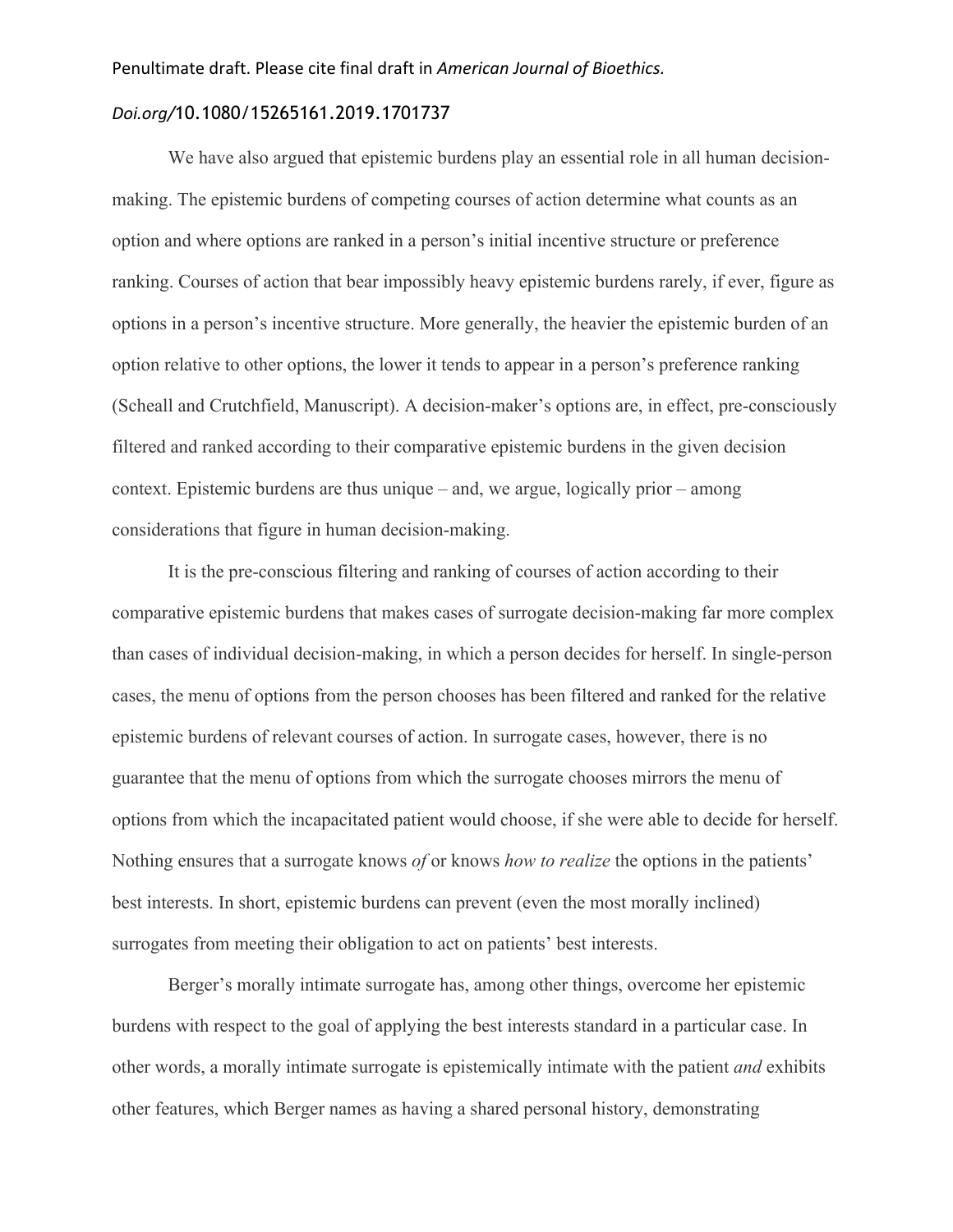### *Doi.org/*10.1080/15265161.2019.1701737

trustworthiness in action, and exhibiting enduring concern. Thus, where a particular patientsurrogate relationship fails to be morally intimate, either epistemic intimacy or at least one of these latter relational properties is lacking. We argue below, however, that epistemic intimacy is more fundamental than these relational considerations (in isolation or collectively). Indeed, the ultimate significance of these other relational properties may be merely that they tend to engender epistemic intimacy. Sharing a personal history with, demonstrating trustworthiness to, and exhibiting enduring concern for a patient may be only means to the end of overcoming one's epistemic burdens with regard to the patient's best interests.

Berger also explains the moral authority of applying the best interests standard by appealing to moral intimacy: a person has moral authority to apply the standard *because* they are morally intimate with the incapacitated patient. We argue that the notions of epistemic intimacy and epistemic burdens not only help to explain the notion of moral intimacy, but also better explain the moral authority to apply the best interests standard. Bioethicists and physicians should consider a surrogate's epistemic standing relative to the patient's best interests before pronouncing on the former's ethical probity.

### **Who is typically epistemically intimate?**

Life partners are often the most epistemically intimate of potential surrogates. Unacquainted individuals have no epistemic intimacy. All other surrogates, including physicians, are somewhere in between. In fact, physicians are often significantly epistemically intimate with patients, even with patients they have never met. This is because physicians have at least overcome the heavy epistemic burdens associated with knowledge of medical treatments appropriate to realize a given end, even if they may not know the ends associated with a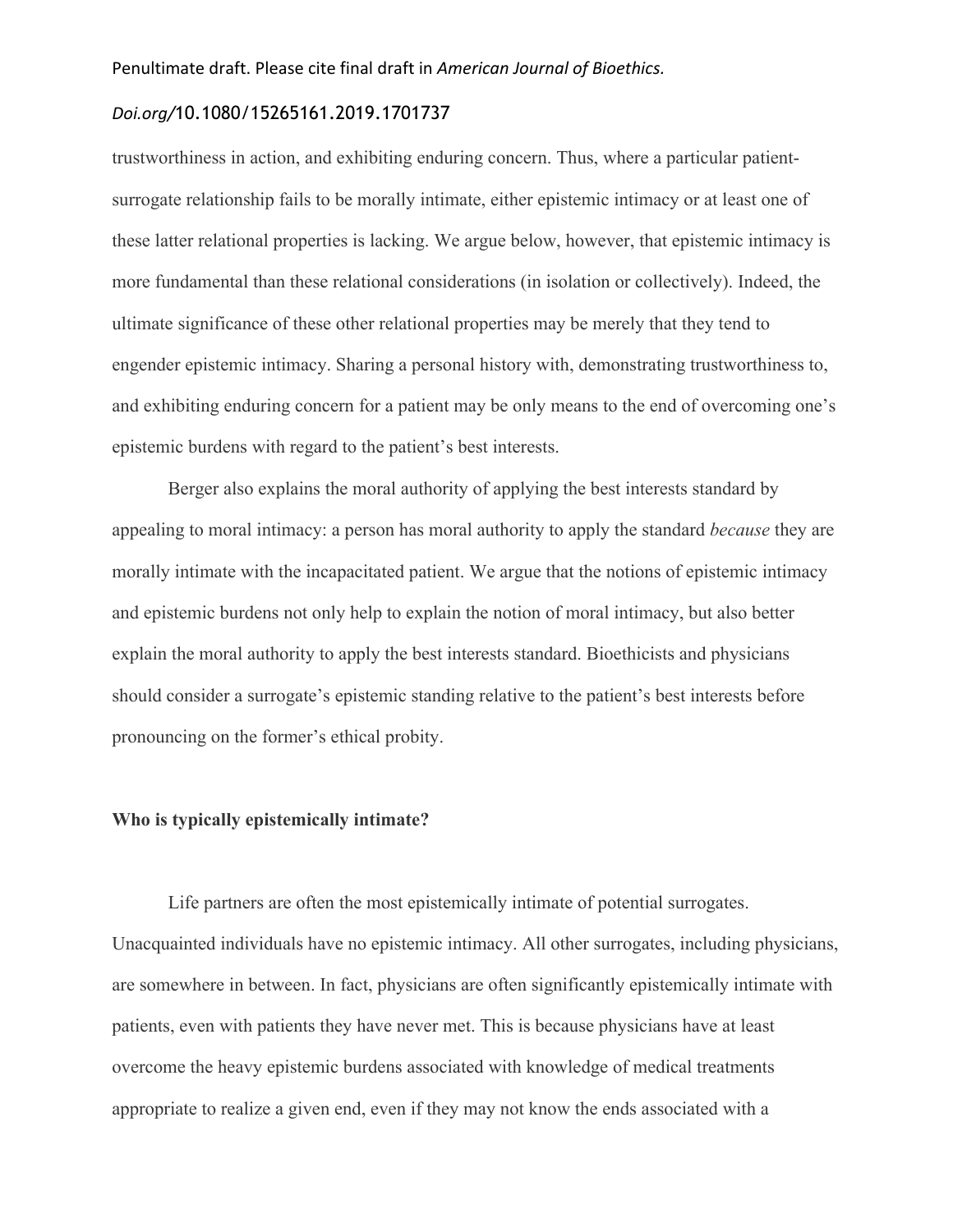### *Doi.org/*10.1080/15265161.2019.1701737

particular patient's best interests. As Berger mentions, distant family members tend to have little epistemic intimacy, usually less than that of a physician, if only for the latter's more extensive medical knowledge. For the same reason, court-appointed public guardians tend to have very little epistemic intimacy with incapacitated patients.

#### **Epistemic intimacy and moral intimacy**

When a surrogate fails to meet the condition of moral intimacy with respect to an incapacitated patient, it is either because they are not epistemically intimate with or fail to bear one or more of the aforementioned relational properties to the patient. However, a surrogate can make decisions in keeping with the best interests standard even where the relational requirements of moral intimacy fail to obtain, provided that the surrogate is epistemically intimate with the incapacitated patient. Consider, for example, a surrogate who professes to not have any enduring concern for the patient, but who is highly epistemically intimate with them, such as a former spouse with whom the incapacitated patient had an acrimonious divorce due to mutual infidelities. Or consider a toy example: a patient incapacitated upon being struck by a vehicle after exiting a cab shared with a stranger with whom the soon-to-be-incapacitated person had an intimate conversation about her personal values. Such surrogates are likely to be relatively well positioned with respect to the patient's best interests. But, notice that the converse is not true: even if all of the relational conditions obtain between a surrogate and a patient, the surrogate cannot speak to the patient's best interests, if she is not epistemically intimate with the patient. Moral intimacy might help in applying the best-interests standard, but it is epistemic intimacy that does the heavy lifting.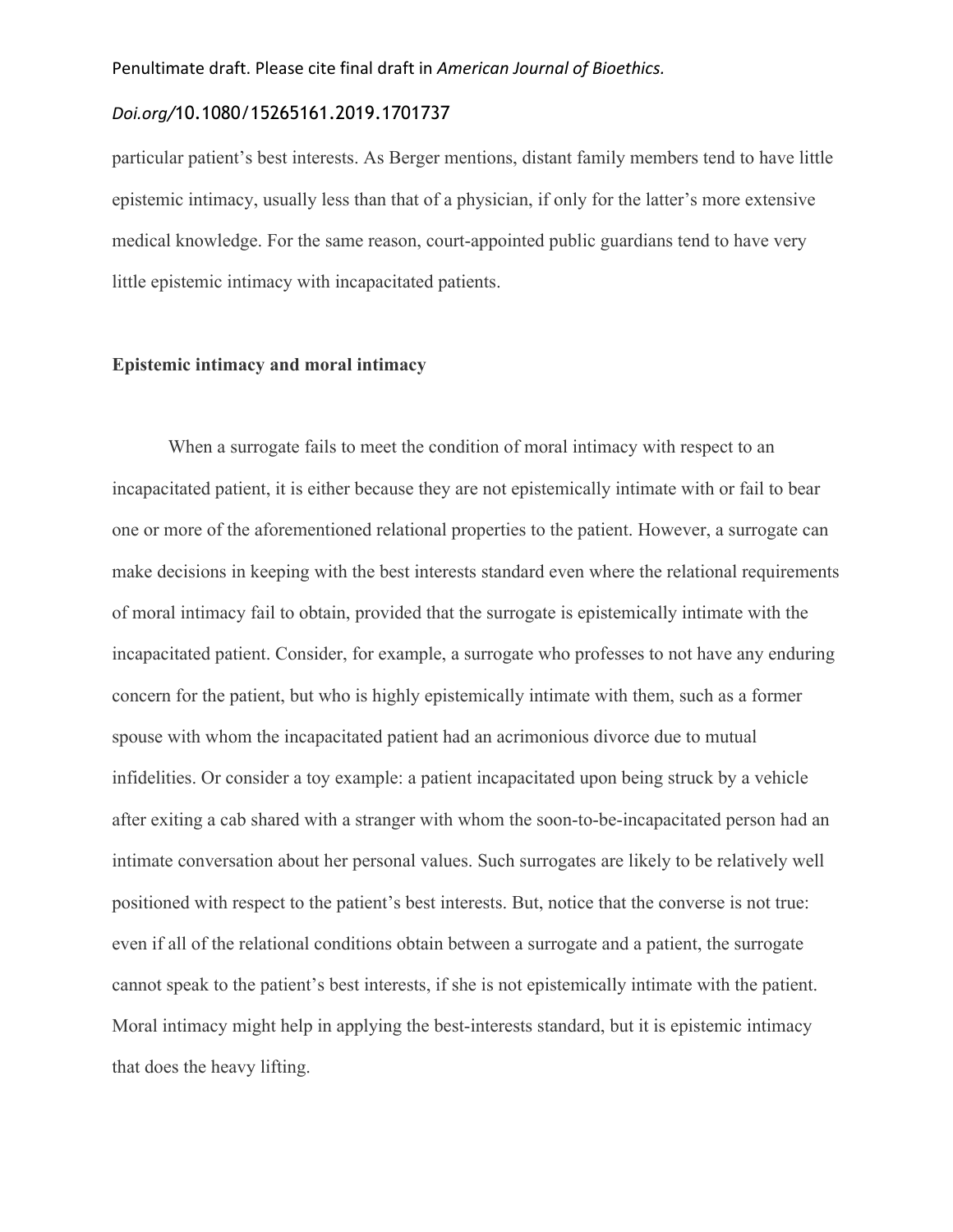#### Penultimate draft. Please cite final draft in *American Journal of Bioethics.*

## *Doi.org/*10.1080/15265161.2019.1701737

# **Epistemic intimacy and best interests standard**

Berger claims that the moral authority to apply the best interests standard is because of the surrogate's moral intimacy. A better explanation is that the surrogate is epistemically intimate with the patient.

There are several common criteria for evaluating explanations, such as predictive and explanatory power, coherence, and simplicity. Epistemic intimacy is a better explanation because it explains at least as much as moral intimacy and is much simpler. Moral intimacy is just epistemic intimacy plus other things, and therefore requires more conceptual machinery to explain why a person is in a position to apply the best interests standard.

Overcoming the epistemic burdens associated with knowing a person's interests and how to realize ends associated with them places a surrogate in a position of moral authority to make decisions on behalf of that person according to the best interests standard (and, not to mention, according to the substituted judgment standard). When a physician or nurse is evaluating whether a person is a suitable surrogate, often the focus is on their relation to the patient. But, apart from the fact that close relations tend to engender epistemic intimacy, the relation itself is irrelevant. What is most important is that the potential surrogate has overcome relevant epistemic burdens, that she is epistemically intimate with the patient's best interests. For marginally represented or unrepresented patients, the most epistemically intimate surrogate is often the attending physician. Distant relatives or court-appointed public guardians are less epistemically intimate and so in a worse position to make appropriate judgments according to the best interests standard. Involving multiple stakeholders, such as members of an ethics committee, in a decision may be no better (though more costly) than relying on the attending physician alone, because such measures only distribute remaining epistemic burdens over a group of people equally ignorant of the patient's